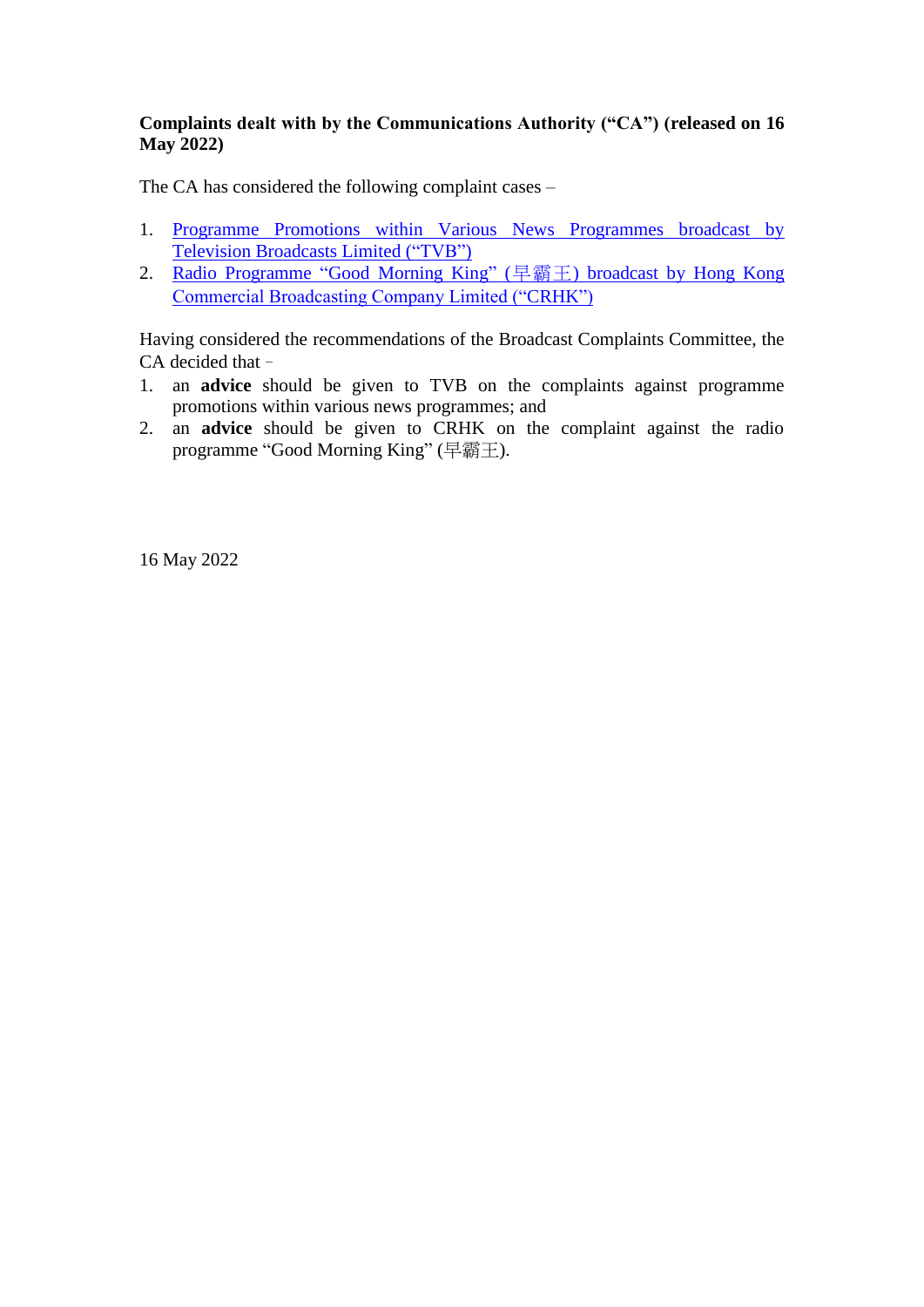### <span id="page-1-0"></span>**Case 1 – Programme Promotions within Various News Programmes broadcast from 4 February 2020 to 16 August 2021 on TVB News Channel of Television Broadcasts Limited (TVB)**

The Communications Authority (CA) received seven public complaints on the captioned news programmes for continually showing promotional materials for programmes, in the form of split-screens, within the various news programmes concerned.

## **The CA's Findings**

 $\overline{a}$ 

In line with the established practice, the CA considered the complaint case and the representations of TVB in detail. The CA took into account the relevant aspects of the case, including the following –

## *Details of the Case*

- (a) information on a number of programmes scheduled on TVB News Channel including programme titles and broadcast dates and times (collectively referred to as "the Materials") was continually displayed in a split-screen at the top / bottom left corner of the screen at different time slots during the broadcast of a total of 10 news programmes<sup>1</sup>; and
- (b) TVB submitted, among others, that the Materials were factual in nature and did not carry any element to promote programme or service.

### *Relevant Provisions in the Generic Code of Practice on Television Programme Standards (TV Programme Code)*

(a) paragraph 15A(b) and (c) of Chapter 12 – notwithstanding the rule in paragraph 1 of Chapter 8 of the Generic Code of Practice on Television Advertising Standards (TV Advertising Code), a promotion for programme(s) in the form of superimposed text within programmes (in-programme promotion) is allowed subject to the rules that the superimposition should appear not more than once per every 7 minutes within each programme segment or a programme without breaks and that each superimposition should not be more than 10 seconds; and the superimposition of "in-programme promotion" is not allowed in news programmes and programmes or channels targeting children; and

#### *Relevant Provision in the Television Advertising Code*

(b) paragraph 1 of Chapter 8 – unless permitted under Chapter 11 of the TV Programme Code or otherwise permitted by the CA, advertising or non-programme material may be placed only at the beginning or end of a

<sup>&</sup>lt;sup>1</sup> The 10 programmes were (a) News Report (新聞報道) broadcast on 4 and 5 February 2020; (b) News Report (午間新聞) broadcast on 5 February 2020; (c) Good Morning Hong Kong (香港早晨) broadcast on 28 March 2020, 1 April 2020, 13 May 2020, 11 July 2020, 28 June 2021 and 16 August 2021; and (d) One Hour News at 7:30 (無綫 7:30 一小時新聞) broadcast on 13 July 2020.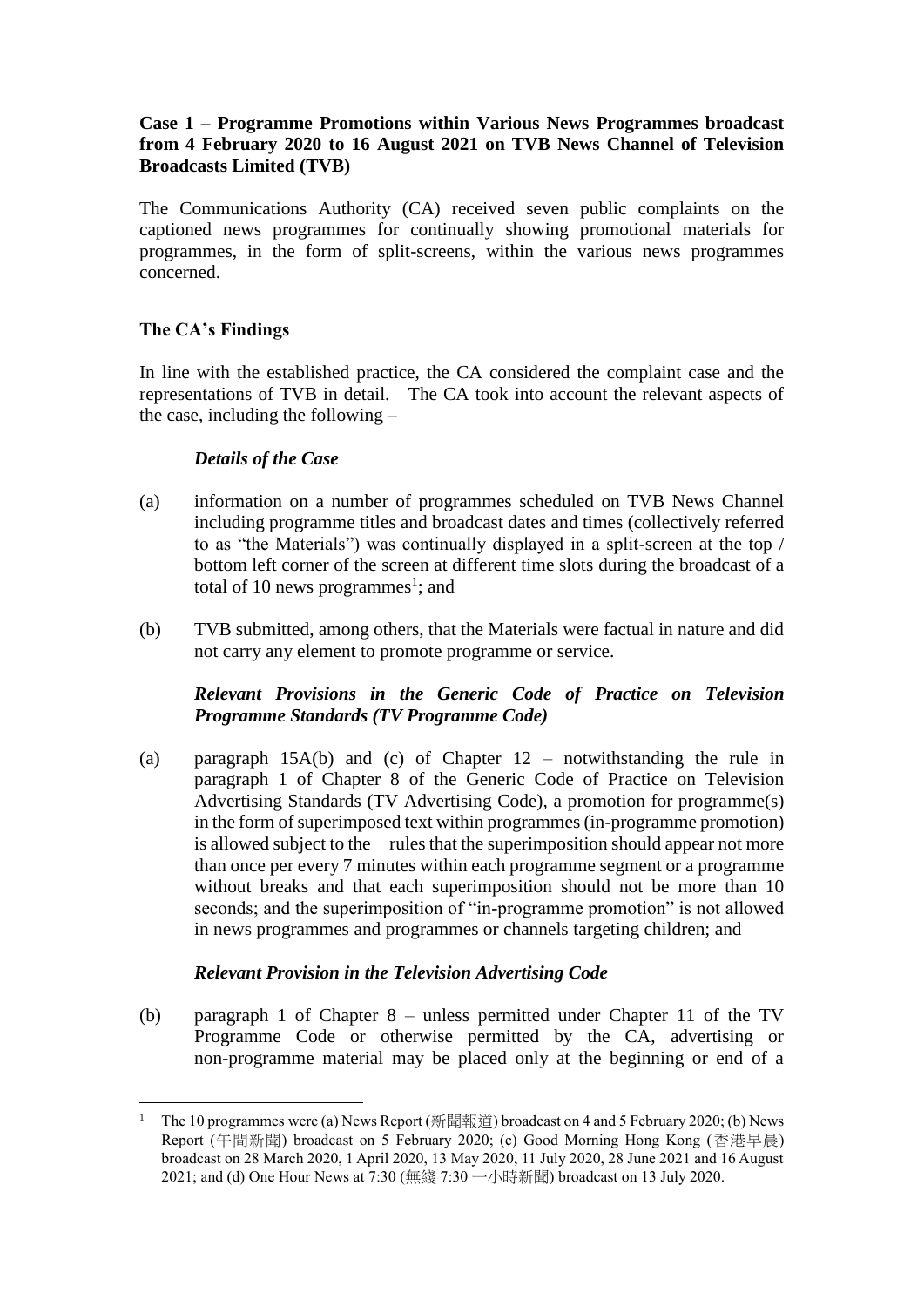programme or in a natural break occurring therein. For the purpose of this Code, "non-programme material" excludes advertising material but includes, among others, materials for the promotion of the licensee's station and programme services.

## **The CA's Consideration**

The CA, having regard to the relevant facts of the case, considered that –

- (a) the Materials, which contained specific information (including titles and broadcast dates and times) regarding various programmes of TVB News Channel, constituted "in-programme promotions";
- (b) the display of the Materials in the 10 news programmes concerned for a duration ranging from 1 to 29 minutes was in breach of the rules under paragraph 15A(b) and (c) of Chapter 12 of the TV Programme Code; and
- (c) the Materials were "non-programme materials". The broadcast of the Materials within the 10 programmes concerned was in breach of paragraph 1 of Chapter 8 of the TV Advertising Code.

### **Decision**

In view of the above, the CA considered that the complaints were justified. Having taken into account the specific facts, the circumstances of the present complaints and other relevant factors, the CA decided that TVB should be **advised** to observe more closely the relevant provisions of the TV Programme Code and the TV Advertising Code.

# <span id="page-2-0"></span>**Case 2 – Radio Programme "Good Morning King" (**早霸王**) broadcast from 10:00am to 12:00 noon, 16 February 2021 on CR 2 Channel of Hong Kong Commercial Broadcasting Company Limited (CRHK)**

A member of the public complained about the captioned programme, alleging that one of the hosts ridiculed and insulted the flat owners of the Home Ownership Scheme (HOS) in a phone-in segment.

## **The CA's Findings**

In line with the established practice, the CA considered the complaint case and the representations of CRHK in detail. The CA took into account the relevant aspects of the case, including the following –

## *Details of the Case*

(a) the programme under complaint was a light-hearted talk show;